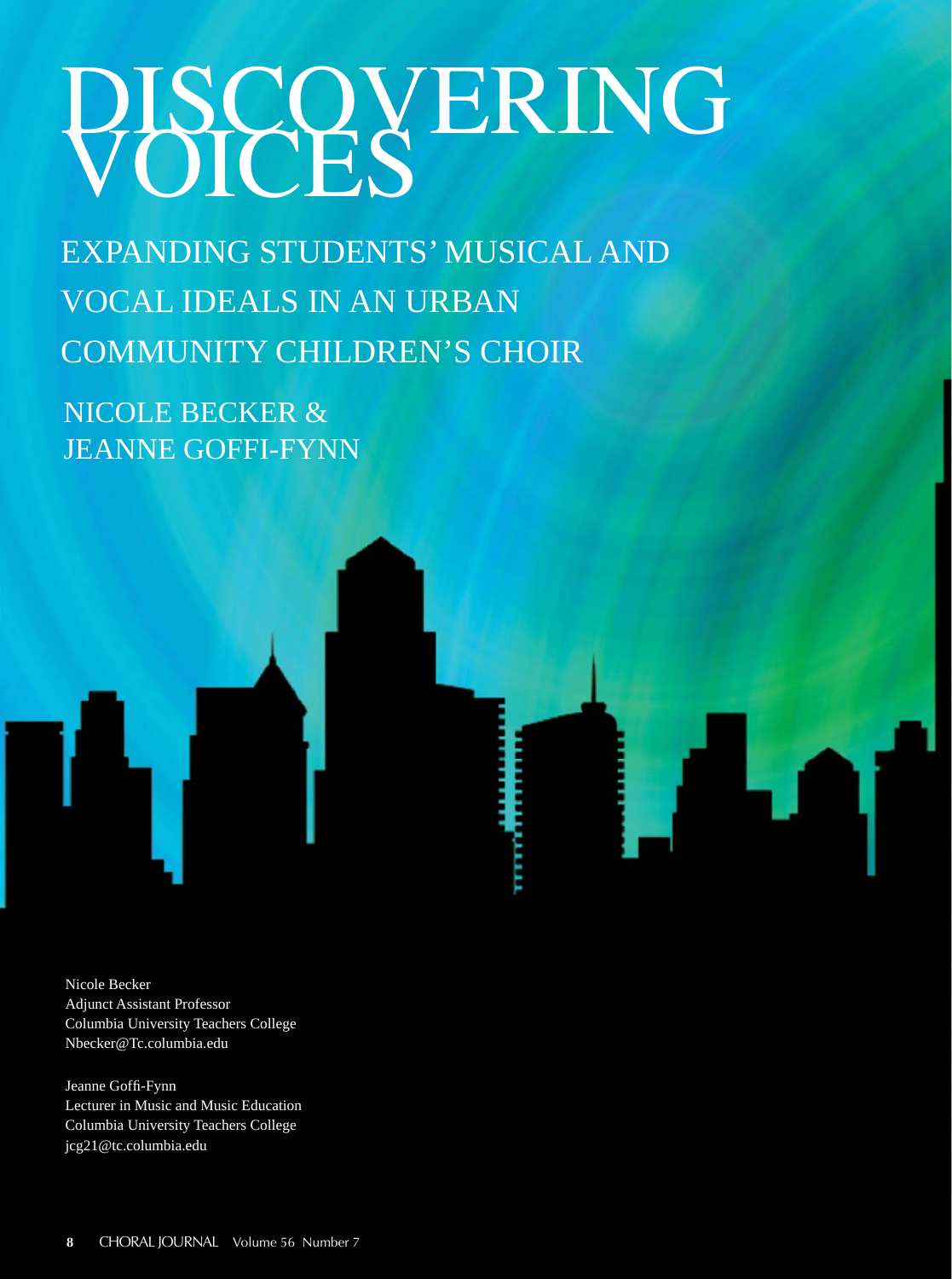## **It's Personal!**

"Singing here I feel trapped and oppressed in one voice," Jewel,<sup>1</sup> age 12, wrote in her first choir reflection. An experienced gospel singer at church, Jewel wrote this shortly after joining a choir in which, for the first time, she was encouraged to engage her head voice. The intensity of her reaction illustrates the significance of the issue this article addresses: frequently, as choir directors seek to broaden students' vocal and musical palettes, students perceive a mismatch between their teachers' ideals and their own. It is critical to acknowledge this mismatch and the tension it creates, because the way students sing and the way they respond to choral training are influenced tremendously by the way they *want* to sing. Singers whose musical ideals differ from those of their choral directors

will only engage in choir if they feel welcomed, respected, and empowered. This article offers an approach to choral training that seeks to broaden children's musical ideals and abilities by training them in healthy, flexible vocal technique within a rehearsal environment that values and nurtures students' diverse forms of musicality. The goal is to empower young people to discover their voices. Literally this means unleashing the potential of their singing voices. In a larger, figurative, sense, it means leading singers to realize that their voices—their opinions, interests, ideas, and other authentic expressions of themselves—matter. This approach has been developed through our work with a non-auditioned community chorus for children ages 10- 14, based at an urban graduate school of education.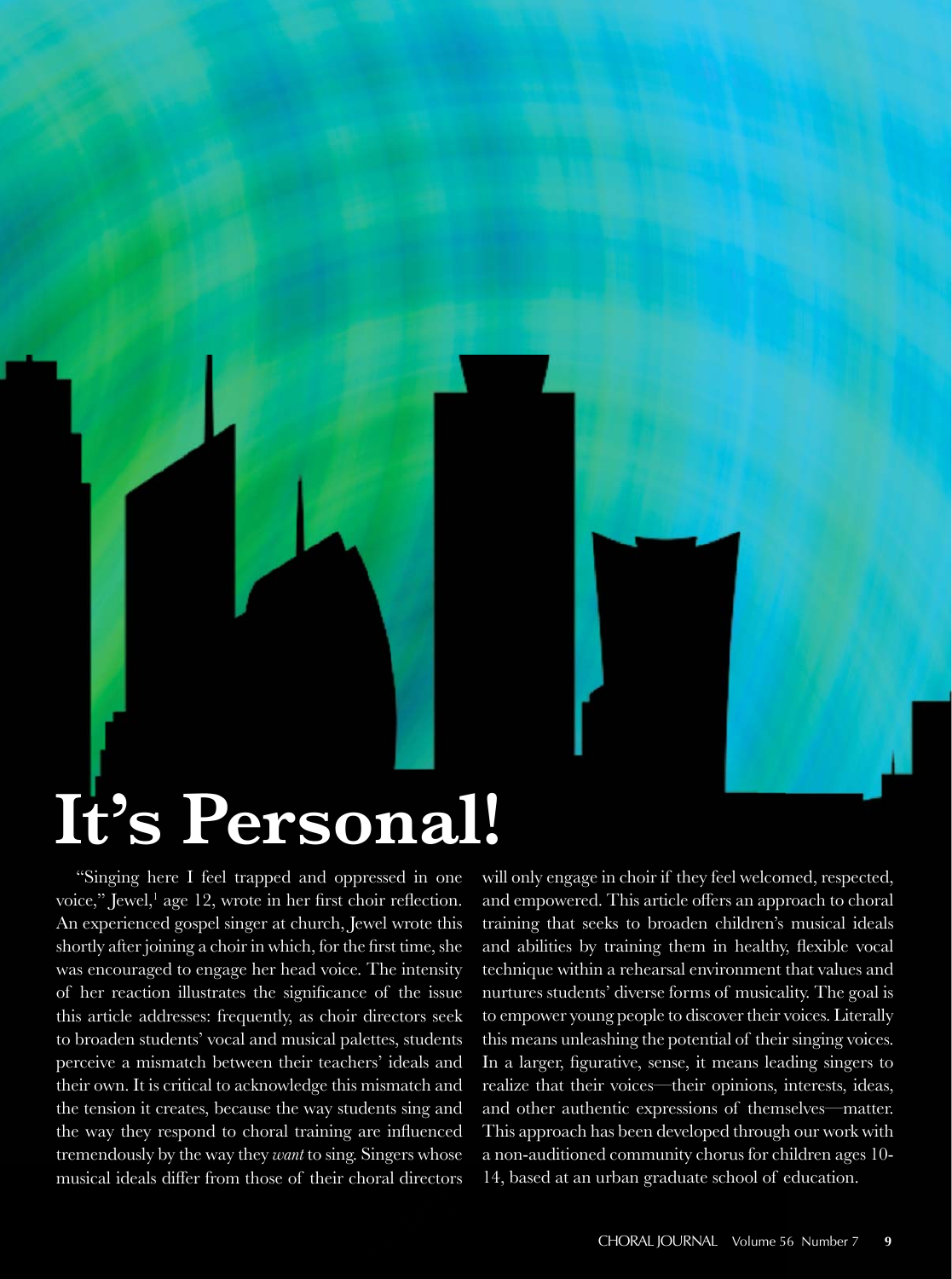Voice training is personal work. Our voices provide our first and most deeply instinctual way of communicating in our environment, and our voices are thoroughly shaped by our conscious and unconscious sense of who we are. How we speak and sing are not only vehicles for our self-expression, they are an embodiment of it. As Mora Andrews writes, "Our identity is projected through our voice."2 Thus, we approach voice work as a holistic process involving myriad interrelated psychological, social, and physiological factors. Working together as the music director and the voice specialist of a children's choir, we address these overlapping factors as we work with our students over time, seeking combinations of approaches that will enable children to discover their voices and share them with pride. Vocal work is integrated with other musical work throughout the process; sometimes we address vocal technique directly, and other times we cultivate kids' natural musical responses in order to guide our students approach to singing. We seek to create an environment

Wol<br>incl **Working on balancing registration, including developing head voice, allows students to realize untapped potential in their voices.** 

n

in which students feel safe and encouraged to share their voices fully.

For the sake of clarity in this article, we have divided the content into two sections. Section one deals with the technical side of discovering voices, focusing on three specific technical areas—registration, resonance, and breath management—in which vocal habits often need some adjusting in order to realize healthy, flexible vocal technique. We describe how empowering young singers with knowledge about their voices and ownership of the process of vocal training mitigates resistance to change. In the second section, we share rehearsal strategies designed to empower students not only as singers but also as musical leaders and collaborators. These strategies promote esteem and agency, allowing students to discover that as they share their gifts fully, their contributions shape the choir in significant ways. Again, although discussed separately here, in practice, vocal work and other empowerment strategies are integrated.

### **Discovering Voices I: Vocal Training to Empower Young Singers— Registration, Resonance, and Breath Management**

Our approach to vocal training begins with listening and observing. We work to create an environment in which singers feel comfortable sharing their voices so that we can understand their individual vocal profiles. We observe their habits in speaking and singing, their apparent vocal and musical goals, and the specific strengths they bring to singing and making music. These elements provide the foundation upon which we build as we work with their voices. To begin voice training, we direct students' attention to the ways they use their individual voices, helping them recognize unconscious choices they are making and options that are available to them. As students develop increased awareness, they begin to identify ways in which they would like their voices to grow. Our students quickly begin to articulate vocal goals, usually first dealing with expanding range and increasing volume (e.g., "I'd like to be able to sing higher without getting so soft") and gradually incorporating more sophisticated understandings of registration ("I'd like to be able to go into my head voice without the switch being so obvious.") Having set goals, students become receptive to vocal training carried out in warm-up exercises and through the repertoire. As part of this training, we introduce the concepts of registration, resonance, and use of the breath.

### Registration

*Registration,* or the balance between the head voice (also known as the upper adjustment) and the chest voice (lower adjustment) is a significant issue to address in children's voice training. Because singing in the chest voice often comes more naturally—perhaps because speaking voices are generally more chest-dominant or because children internalize models of chest voice singing from popular music—developing the head voice requires more deliberate work. This work is essential for several reasons. First, singing in head voice requires more airflow than singing in chest voice, so as children learn to sing in head voice, they develop better use of air, and thus better-coordinated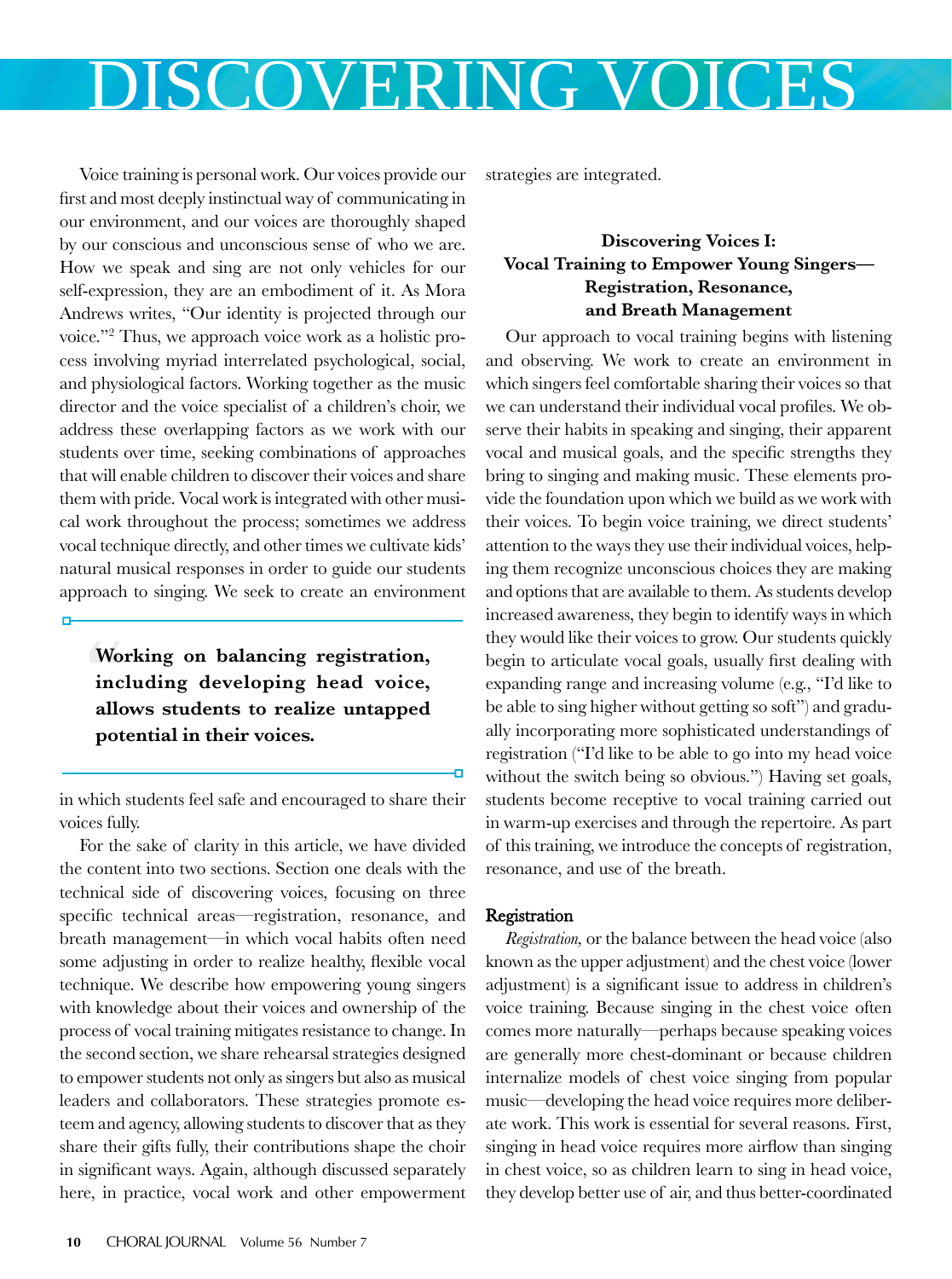support. Second, engaging head voice for higher pitches can both prevent and alleviate the strain caused by squeezing to push the chest voice up. Third, the muscle that predominates in producing head voice (the crico-thyroid or CT) is critical for regulating pitch; therefore, developing coordination of the CT by using head voice promotes in-tune singing.

Working on balancing registration, including developing head voice, allows students to realize untapped potential in their voices. Discovering new possibilities in one's voice is exciting—quite a different experience than simply being told to change the way one sings. We do not argue that a head tone is more beautiful or legitimate than a belt sound. Rather, we explain and model how we use the voice differently for different repertoire and styles. We point out that each person's voice is unique, and so a balance of registration that works for one voice may not be healthy or comfortable for another. Over time, as our

students integrate this work, most find that using their head register can feel natural and authentic, and they come to appreciate the wide range of vocal and musical possibilities that become available to them when they develop their *whole* voice.

#### Resonance

Related to registration is *resonance,* another technical issue we address directly in our work. Resonance is the process by which sound waves coming from the larynx (vocal folds) are filtered and amplified in the throat and mouth, creating the distinct timbre of the tone produced. We work with resonance in many ways, but particularly salient with respect to this discussion is the fact that sometimes we choose to modulate our habitual ways of forming vowel and consonant sounds in order to impact the resonance. It is common, for example, for choir directors to speak of increasing the vertical space in the mouth, or "heightening

**ACDA Children's Choir Conductors' Retreat** January 16 - 17, 2016 Morristown, NJ

Join us for a two-day ACDA Event tailored exclusively for those who conduct children's choirs in the community, in schools and in places of worship.

Contemporary accommodations at the Hyatt Regency Morristown.

Information and registration at acda.org.

Contact Cheryl Dupont, National Chair for Children & Community Youth:

cheryl\_dupont@hotmail.com



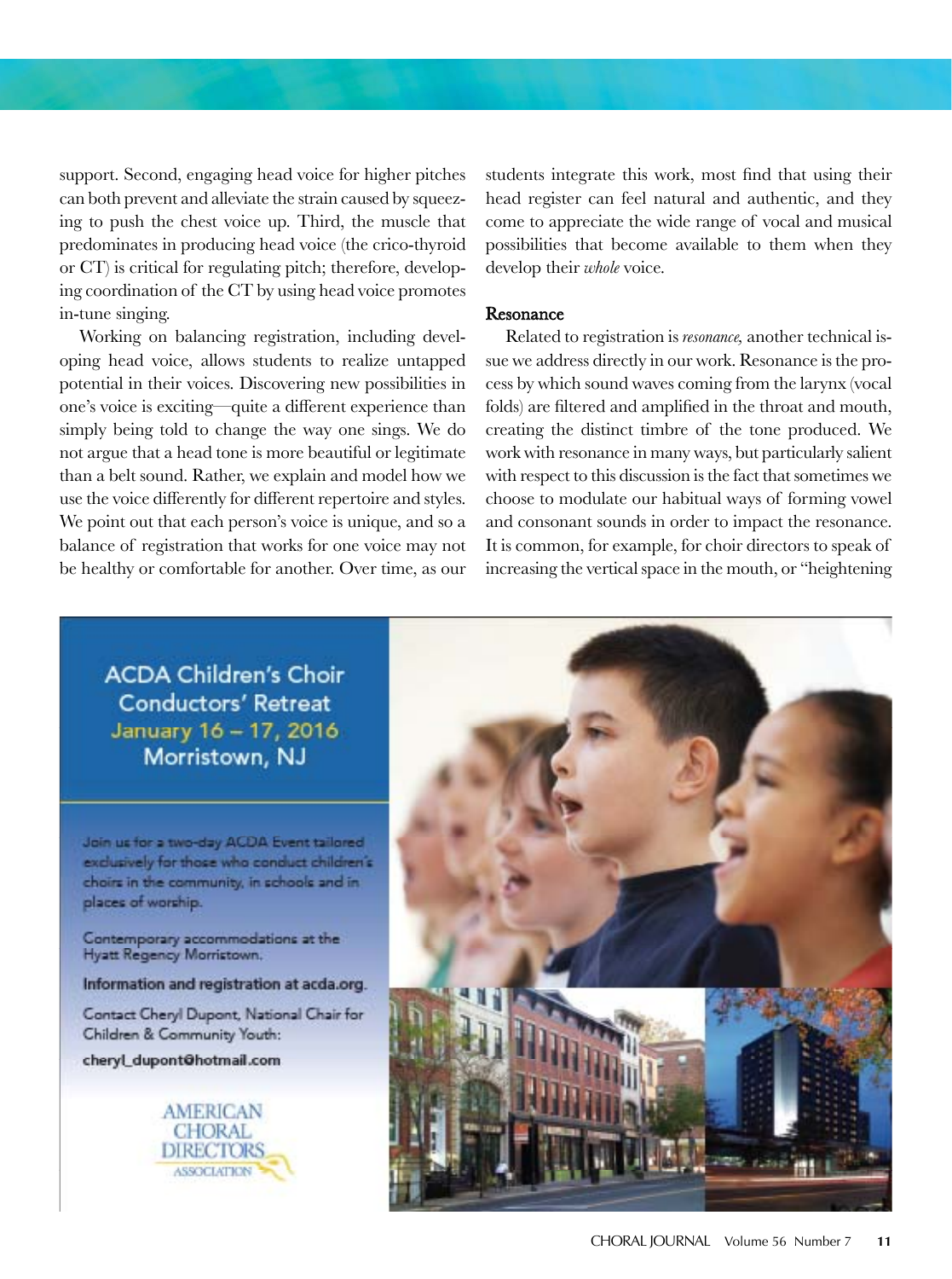the vowels," in order to increase the resonance through a combination of adjustments to the lips, palate, jaw, and the position of the larynx itself. Since the overall sound of an ensemble is impacted by the individual singers' resonant qualities, many choir directors seek uniformity of vowel production as a means of achieving a homogeneous sound, particularly in the classical tradition.

With respect to resonance as with registration, however, students' conceptions of their own voices and their musical values may not lead them to seek the kind of resonance that is valued in the classic tradition. They may be accustomed to listening to voices that are amplified by microphone, which do not depend on resonant tone production for audibility or expressivity. Furthermore, modifying vowels and consonants distances singing from natural speaking, and so can impede authentic self-expression. Again, we resolve this dissonance by focusing on bringing students' awareness to the choices and possibilities they have. Building students' awareness of the relationship between the way they shape their mouths and throats and the feel and sound of their singing gives them tools for working toward all their vocal goals. When they have a specific problem in a song ("I feel squeezed on the word 'feel' on the high note") and we can suggest an adjustment that enables them to solve it ("Try opening the your jaw; think "ih" instead of "ee"), then they begin to appreciate the value of the vocal technique that we teach.

### Breath Management

The third parameter of vocal technique that we address directly is *breath management.* Breath is the source of the power of the voice. In order to harness that power, singers have to coordinate multiple processes, including breathing and, more elusively, generating consistent *breath support.* The concept of breath support is frequently oversimplified to refer only to generating sub-glottic pressure—the pressure of the air column below the vocal folds. While sub-glottic pressure is indeed one facet of breath support, increasing pressure alone (as one does when one yells) does not generate healthy or efficient support. In fact, in a vocal system that is not well coordinated, increasing pressure can cause the larynx to rise and the throat to squeeze, producing tension and strain. This is a common pattern for inexperienced belters.<sup>3</sup>

Effective breath support requires the integration of the

entire vocal system, including resonance and registration. Beyond pressure, support is a function of *airflow*—the passage of air through the vocal folds. The interplay of pressure and airflow varies throughout the range and registers of the voice. Because head voice requires, and so promotes, increased airflow, singing in the head register helps to coordinate airflow and pressure. Once students achieve this coordination, they can apply it to singing in the other registers without straining. Exercises that call for quick, repeated onsets are helpful for coordinating pressure, and occluded mouth exercises, such as lip trills, are helpful for establishing sustained air flow. Both help singers establish flexible breath support that allows them to modulate pressure and airflow as they travel throughout the range of the voice.

### **Exploring Possibilities through Vocal Exercises**

Vocalizing at the beginning of rehearsal provides an opportunity for students to become aware of what their voices can do, to consider goals for their vocal development, and to work toward those goals. We use the warm-up to teach principles of voice science and vocal technique, explaining how the vocalises are tailored to address specific technical issues, including registration, resonance, and breath management. This knowledge gives our singers ownership of the process of using vocal exercises to build their voices. For a typical sequence of vocalizes that we use to address these three issues, see the sidebar on the opposite page. Working with children's voices, we use predominantly descending patterns that encourage integration of the head voice into the mix and the mix into chest voice. Throughout the sequence, we seek ease and flexibility in singing.

### **Discovering Voice II: Cultivating Esteem and Agency— Empowerment Strategies for Rehearsal**

Enabling singers to find their voices and participate fully in choir involves much more than providing them with technical tools to develop their singing voices. It also requires dealing with myriad psychological and social factors that interact to shape how people sing and how they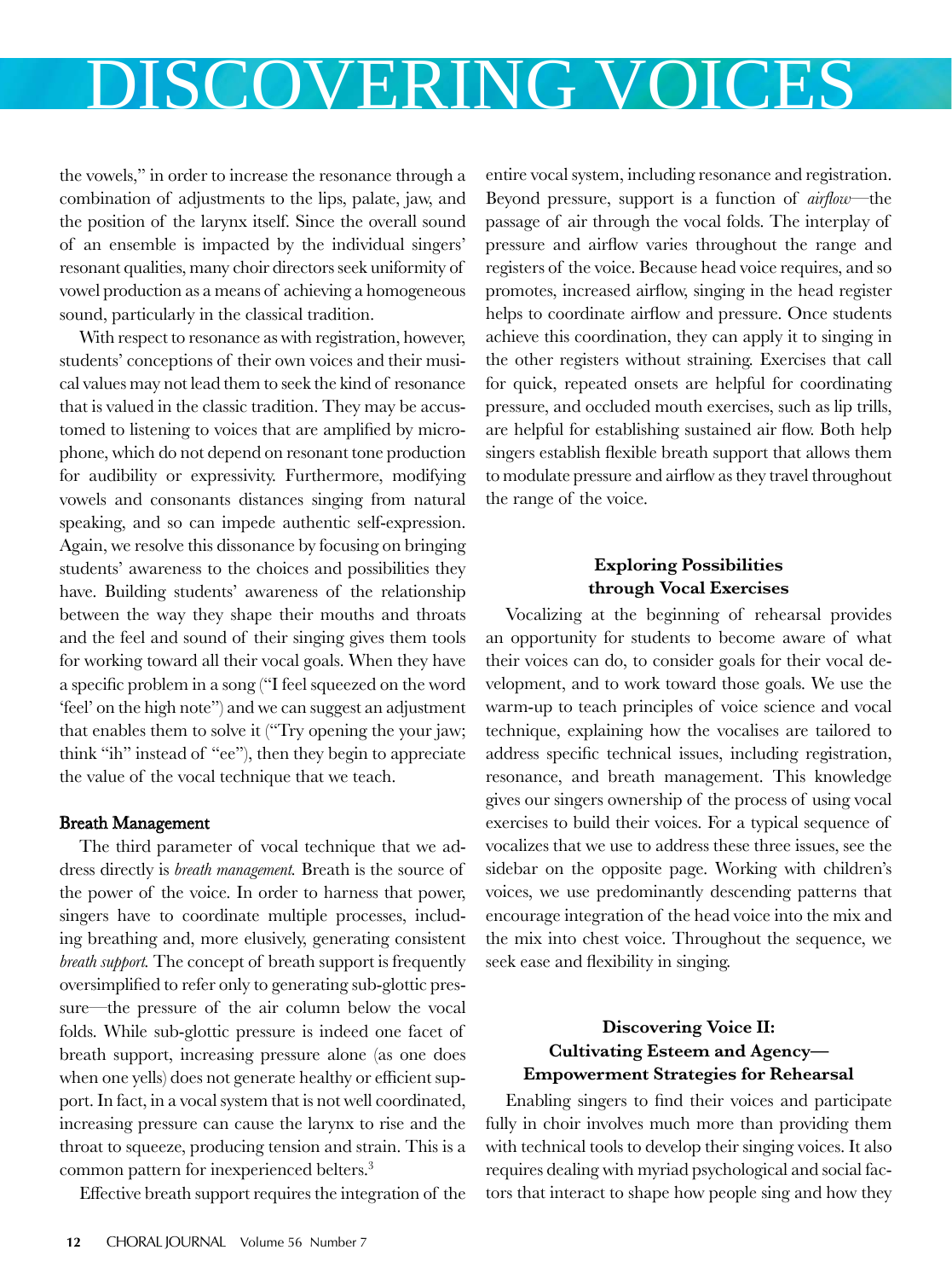#### **A Sequence of Vocal Exercises that Coordinate Registration, Resonance, and Breath Management**

**Excercise 1:** Middle voice top-down slide on "oo" ([u]).

**Purpose:** Activate the head voice, connect the head voice to the middle and the chest voice. The use of "oo" promotes relaxation (lowering) of the larynx and the lifting of the soft palate, increasing pharyngeal space. **Extension:** For additional refinement of positioning, sing the slide on "soo-wee" ([su-wi]). The "s" in "soo-wee" encourages airflow, w promotes rounded lips, and e promotes forward placement of the tongue. **Range:** D4 to E5. Starting pitches, highest pitches, and ending pitches are shown. Ascend by half steps. Descend by half steps or whole steps.



**Exercise 2:** Middle to high voice staccato pattern. Start on "oo," open to "ah" in high range ([u] to [a]). **Purpose:** Staccati encourage balanced onset, minimizing pressure and alleviating strain as ascending to head voice. **Range:** D4 to A5, or as comfortable. Ascend by half steps, switching from "oo" to "ah" at approximately E5. Descend by half steps or whole steps.



**Exercise 3:** Middle to low voice occluded mouth: lip buzz, rolled r, or raspberry (lip buzz with tongue out). **Purpose:** Occluded mouth exercises require (and so foster) consistent and sustained airflow and pressure (support). Establishing this balance facilitates flexible tranitioning between registers.

**Extension:** Once singers can consistently maintain a buzz or trill, modify the exercise by opening to a vowel while maintaining the established report.

**Range:** A3 to C5. Ascend slightly and then descend by half steps.



**Exercise 4:** Arpeggio low to high to low on "ya" and "yo" [ja] and jǝ]. Reverse vowels at top of the range. **Purpose:** Voices need to be trained to do bottom-up patterns without getting "stuck" in the chest voice. Staccati help to minimize pressure (and so lighten up the chest voice), and the quick movement of the arpeggio encourages lightness through lower range. The "o" vowel at the top promotes head registration.

**Range:** C4 to A5 (if comfortable). Ascend by half steps and descend by half steps or whole steps (not shown).



**Exercise 5:** Improvisation, such as responding to a question.

**Purpose:** Spontaneous singing fosters a natural approach and allows students to observe how emotional expression is manifested through technical and musical adjustments.

**Range:** As comfortable and suited to the improvisation.

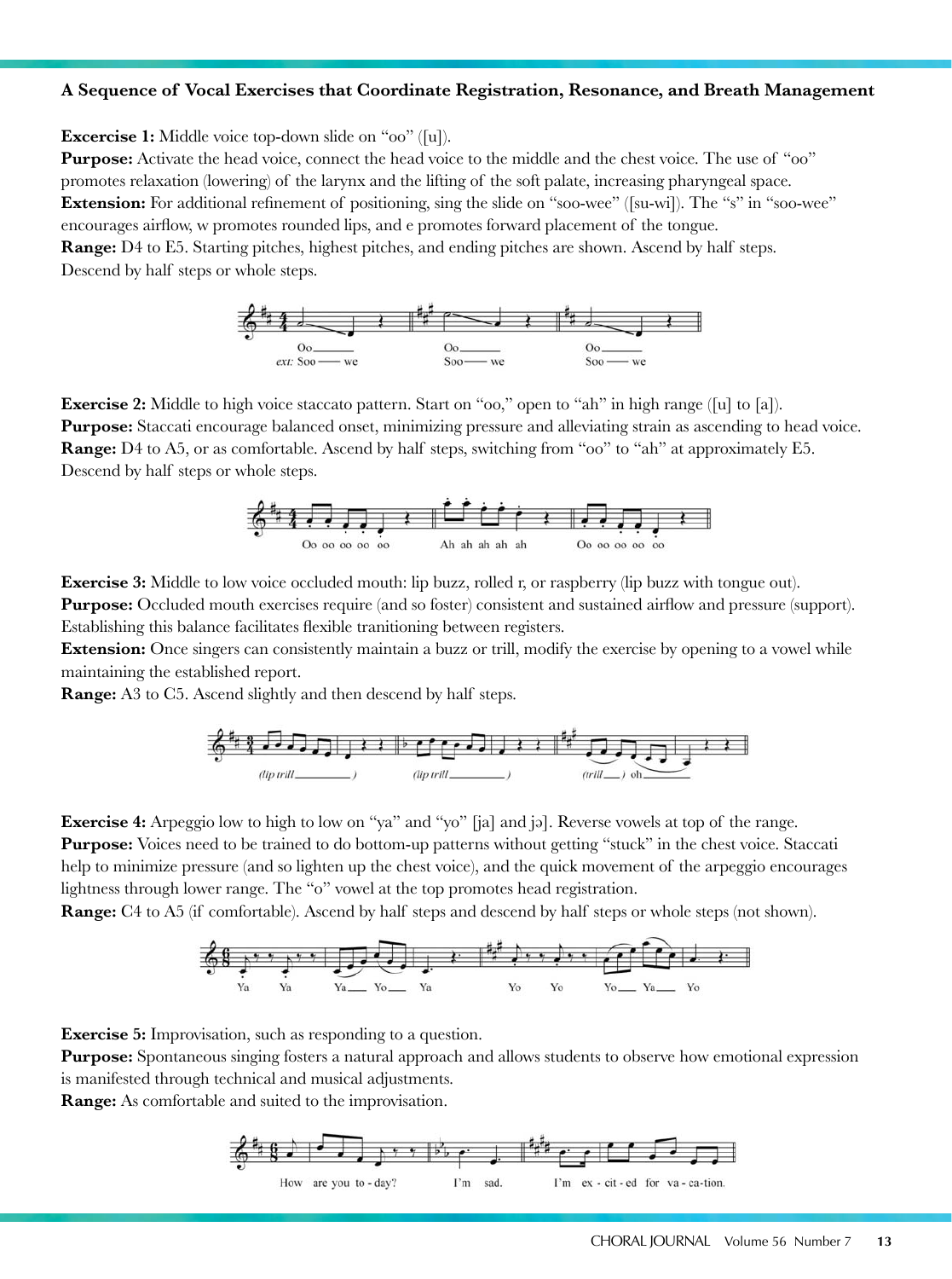engage in rehearsals and performances. The empowerment strategies we offer below address these factors by cultivating esteem and agency. According to psychologist Stephen Curtis, on a neurological level, learning (or even imagining) new patterns of behavior requires calm and positive self-esteem.<sup>4</sup> Curtis believes that in a learning environment, calm is generated when students feel personally valued. We call this valuing *esteem*: reciprocal esteem when people value each other and self-esteem when one values oneself. Unlike "mutual respect," an abstract principle akin to politeness, esteem requires really getting to know people. For our esteem to be relevant to our students, we have to let them show us what they have got, and they need to see us value the qualities that they value in themselves. In addition to generating calm and openness in our learning environment, our esteem for our students' abilities provides a model; students learn to value their voices as they see us valuing them. This is an essential starting point for our work together. As we establish rapport based on authentic esteem, our students appreciate elements of musicianship and other qualities that we model that were not previously salient to them. Those newly appreciated qualities become sources of reciprocal esteem and self-esteem.

Related to cultivating esteem, and in fact an important means of doing so, is giving students agency—the capacity to act autonomously to shape the choir in significant ways. Studies in agency show that belief in one's ability to influence the events that affect one's life is the foundation of motivation and performance accomplishments.<sup>5</sup> These studies remind us that in order for our singers to be fully engaged, they need to know that their contributions actually matter. As our students learn to recognize the impact of their voices on the sound of the ensemble and on the collaborative work that happens in every rehearsal and performance, they discover a reason to dig deeply into what they have to share and to develop their voices in order to do so.

The following five empowerment strategies nurture esteem and agency by inviting young singers to claim their voices and share them:

**1. Repertoire by Request: The White Board (and the Challenges of Pop Repertoire)** We have a white board on which students are invited to write their sugges-



Figure 1: The White Board

tions for repertoire and other requests for rehearsal. By allowing students to write on the board and then honoring their suggestions, we let them know that their tastes and their music matter to us and shape what we do. The white board is a place for them to take risks in sharing their tastes, and it is a safe place for them to experiment with pushing limits; they sometimes suggest songs that they know are inappropriate, and they see that we can set and discuss boundaries while maintaining a sense of humor.

We honor repertoire requests in different ways. Sometimes choir members gather around the piano and sing requested songs just for fun, giving us the opportunity to observe the skills and challenges that are revealed as the students sing out. Sometimes we incorporate the requested songs into our season's repertoire and perform them in our concerts, often as a medley featuring small groups. When working with pop songs, as with all songs, we look for ways that the repertoire can support students' vocal development. Students often bring their chosen songs to their small group sessions with our voice specialist, and these songs provide entry points for treating specific vocal issues.

Some of the pop songs students request raise vocal challenges. Common problems include: a range that is too high or low for young voices; vocal lines that are not conducive to legato singing; and the song being a model of highly chest-dominant registration. Strategies for making these songs work include selecting songs performed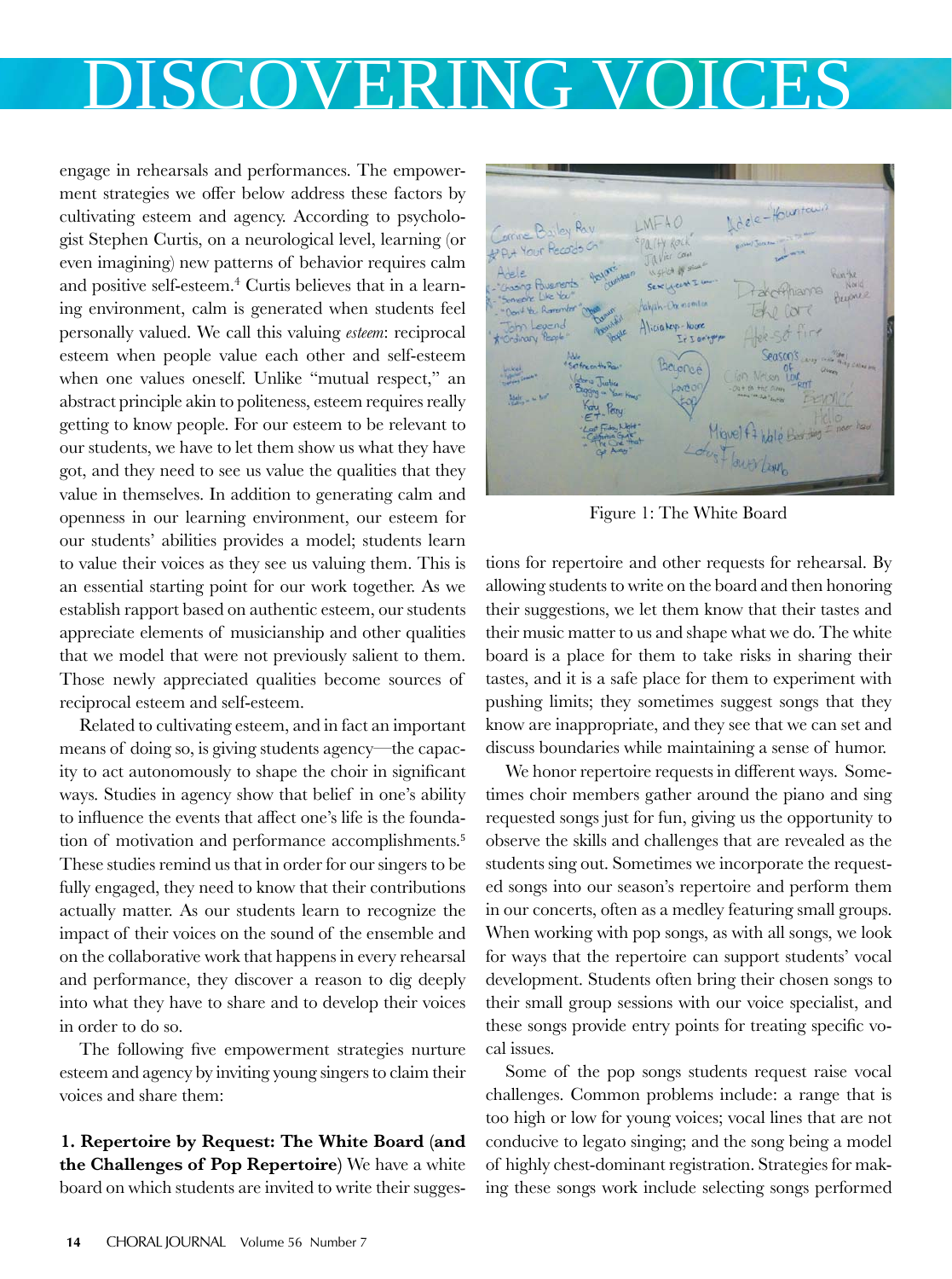by artists who are good models for young voices (such as Michael Jackson, who frequently sang in head voice); transposing keys so that vocal lines fall more naturally into the appropriate childrens' ranges and allow for healthy registration; singing vocal lines on an "oo" to hook in the head register and on a hum to encourage a healthy mix of head and chest registers and to promote legato singing; and identifying "flipping" between registers as a viable option for managing registration in songs with a wide range.

**2. Solos** In traditional choir settings, members are assigned solos when the director considers them ready. We prefer to have our singers choose solos when *they* feel ready, and to this end we provide frequent opportunities for them to take solos in rehearsal. For many, the songs by request offer a comfortable place to start; during casual time around the piano, many students volunteer to sing alone. These solo moments are pivotal; we consistently observe that singing out alone on familiar repertoire and receiving positive feedback from peers (usually hoots and applause) provides a point of entry to full membership in the group and investment in our work together.

As we prepare for performances, the casual process of featuring soloists in rehearsal naturally leads to choices about solos for concerts. Given many opportunities to try out different solos, the students develop a sense of what works best in their own voices and which solos suit which singers. A student's experience of singing solos, and the ways he or she grows by doing so is widely diverse: for some, being brave enough to sing alone is its own personal success; others set goals of meeting specific vocal challenges in their solos; still others raise the bar by adding choreography (or, in one case, acrobatics!) This highly intrinsically motivated process of designing, preparing, and performing solos leads to tremendous growth—growth that would be precluded by having the director simply select the most accomplished singers to sing predetermined parts.

**3. Questionnaires and Interviews** We regularly ask our singers to describe how they feel about chorus and about their voices in questionnaires and interviews. This serves two purposes: first, it provides feedback for us, raising issues we may not perceive in rehearsal; second, it helps students develop metacognitive awareness of their

processes of vocal and musical development, awareness that enables them to take ownership of those processes.

We return to Jewel's reflections to illustrate this work and the importance of the feedback it can provide. In her questionnaire in the first month of choir, Jewel wrote the statement quoted at the beginning of this article, "I feel trapped and oppressed singing in one voice." She continued:

"I just think that instead of encouraging all of us to sing in a high voice, we should sing out. The voice may be pretty, but it's not choir and it's not strong. It's singing in your chest, throat, and head instead of your diaphragm and stomach and singing strong with meaning."

The fact that Jewel articulated her feelings so well allowed us to see how strongly she was reacting to a specific aspect of vocal training and where the sources of her discomfort lay. To Jewel, singing in head voice was antithesis to "singing out," something she valued highly and described in both technical terms (using the abdominal muscles, "strong") and related musical/emotional terms ("singing with meaning.") Her feedback allowed us to see that with her current vocal skills and understandings, it was not possible for her to sing in a supported or emotionally committed way when incorporating head voice.

In a follow-up conversation, Jewel explained more about singing out:

"You sing from every part of your body when you sing out. You let it out. You know how Whitney Houston used to sing? It's good to sing [in head voice] in certain songs, and it's good to sing like that to preserve your voice, and you have to sing like that—it's a necessity, but when you get to some certain songs you have to sing out or else there's just no point in the song; it sounds weak."

Beyond revealing the dissonance between her vocal and musical values and her experience in choir, Jewel's descriptions of singing out also helped us recognize the common ground among her values and ours. As choral musicians, we too want our singers to sing out, to sing with connection to the breath, with emotional connec-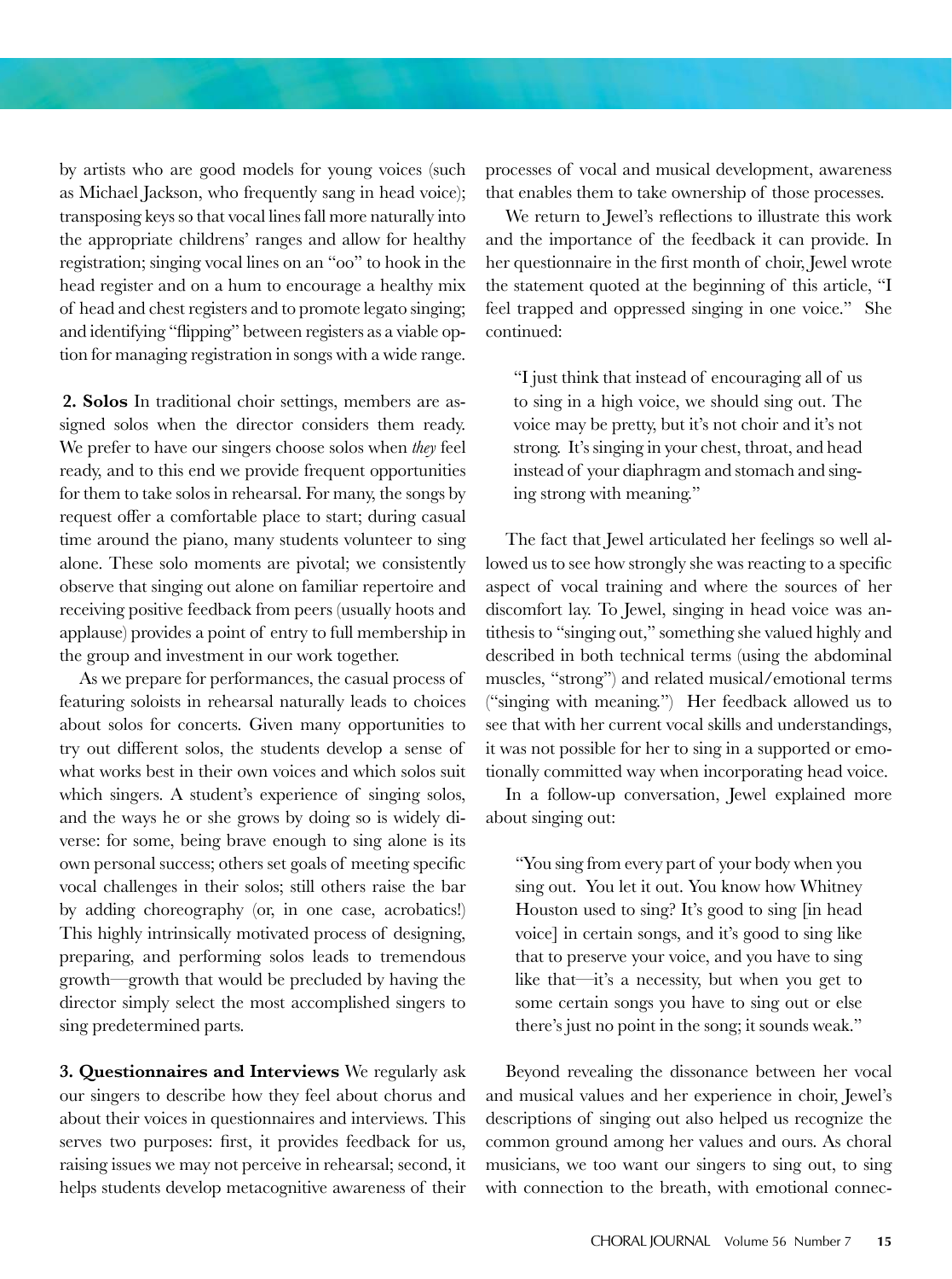tion, and "with meaning." We would like to enable them to sing "from every part of their bodies" and to feel that sometimes they have to "sing out or there's just no point in the song." With these shared goals in mind, we were reminded to seek ways for our singers to make strong emotional connections to the songs, connections they could sustain even as they experimented with singing in different ways. The next strategy, collaboratively exploring texts, is a strategy that works toward that end.

**4. Making Texts Their Own** As musicians who usually perform music written by others, our choir singers face a fundamental challenge for performing artists: how does one make someone else's music one's own so that the act of performing it is authentic and expressive? In traditional choral settings, the act of interpretation resides within the conductor; singers are seen as the instrument through which the conductor realizes his or her artistic vision. We reject this assignment of roles for two reasons: first, we seek to empower our singers as musicians and musical leaders. Second, we believe that engaged singing requires singers to be emotionally and personally invested in the music. This engagement can come about through what Maxine Green refers to as "discovering ourselves" in works of art.<sup>6</sup> In our work with texts we help our students find the ways in which the lyrics reverberate with their own experience, so they can deliver the songs in a personal way. Following is an illustration of this process, with excerpts of a conversation about "Beautiful," the song written by Linda Perry and recorded by Christina Aguilera.

After singing the song, already familiar to many of our singers, we began exploring the text to "Beautiful" by writing the individual lines on the board and asking the kids what they meant. The song begins, *"Every day is so wonderful. And suddenly it's hard to breathe."* Why, we asked, would it suddenly be hard to breath? The singers offered the following:

"She feels bad about herself; her heart hurts."

"You know how when you try to hold crying in, your throat closes and it's hard to breathe?"

"My mom used to say, 'Stop crying or I'll give

you something to cry about.'"

Continuing with the next line, *"Now and then I get insecure from all the pain, feel so ashamed,"* the children generated more images:

- "She is getting bullied, and she is ashamed that she can't take it and cries in front of people."
- "She believes the bad things people say about her."

"People are laughing at her."

"She sees the bullies when she looks in the mirror."

Finally, for the conclusion of the first verse, *"You are beautiful no matter what they say. Words can't bring you down. Don't let them bring you down today,"* one student said these words could have been for a gay college student who had recently committed suicide after having been outed.

Through these kinds of conversations, we teach our singers to look to their personal experiences and feelings to find the keys to interpretive singing, and to share their ideas. They then see that they can safely share stories from their own lives, that those stories matter to the group, and that the personal emotional connections that they make to a text are significant in the collaborative process of creating a shared meaning for the song. Our students learn that musical interpretation is not merely about following prescribed dynamics, articulation markings, and tempo changes, but rather about collectively expressing authentic, personal connections, which influence those musical elements in natural ways.

**5. Training Listeners and Leaders** We seek to train our singers to be active listeners and problem solvers, rather than to rely solely on the conductor to make and communicate musical decisions. One highly effective way to promote listening and critical thinking among singers is to give them opportunities to lead portions of rehearsals. When students are up in front of their peers directing, skills of close observation and critical thinking suddenly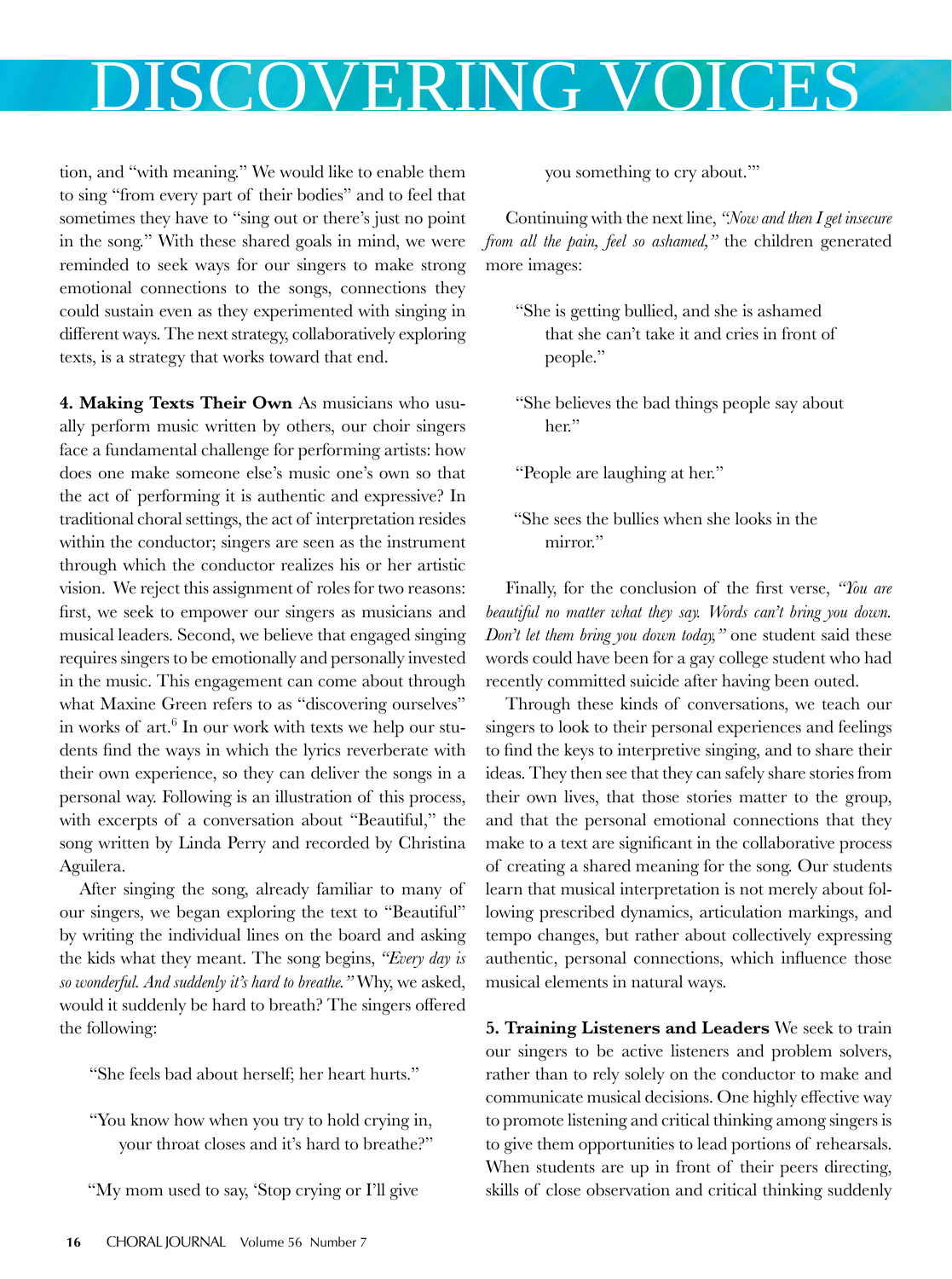have tremendous value *to them.* We invite students in pairs to choose specific sections of the repertoire to lead in rehearsal. We help them prepare to lead by videotaping the choir singing those sections and providing equipment and time for the pairs of student leaders to listen to the recordings repeatedly, discuss their observations, and plan their rehearsal strategies. Next they lead a portion of rehearsal, and afterward we continually refer back to their leadership as we work on and perform those pieces.

Directly engaging in musical problem solving in the process of preparing and leading rehearsals hones students' listening and critical-thinking skills, and we find that our students' ability and inclination to identify and solve musical problems transfers beyond those designated moments. Our emerging musical leaders offer suggestions with increasing frequency throughout the rehearsal process, and we honor their contributions by providing time for them to try out each other's ideas. Students increasingly take on a variety of leadership roles, both musical and, by natural extension, extra-musical. This work exemplifies qualities of what is often called *constructivist* teaching: students identify problems and work toward solutions through multiple entry points, calling on diverse abilities; students construct understandings through direct, hands-on experience and discovery; and teachers assume a facilitating role rather than always leading.7 The goal of constructivist teaching is to foster not only deeper learning but to engender an empowered disposition toward learning.

#### **Jewel's Final Reflections**

We return in conclusion to Jewel, whose reflections at the end of her first semester in choir illustrate how her developing understandings of and appreciation for vocal technique was supported by consistently high esteem and

Building a Culture of Singing

*Innovative ~ Transformational ~ Inspiring*

### **Graduate programs in Choral Conducting (M.M.) both regular term and summer programs.**

For more information visit www.music.txstate.edu Application due date: Regular term application deadline, January 31, 2016 Summer term application deadline, May 1, 2016



**Craig Hella Johnson,**  Artist-in-Residence



**Joey M. Martin,**  Director of Choral **Activities** 



**Jonathan Babcock,**  Associate Director of Choral Activities



**Lynn Brinckmeyer,** Director of Choral Music Education



**Craig Aamot,**  Senior Lecturer



**For more information:** Contact Dr. Joey Martin at 512.245.3380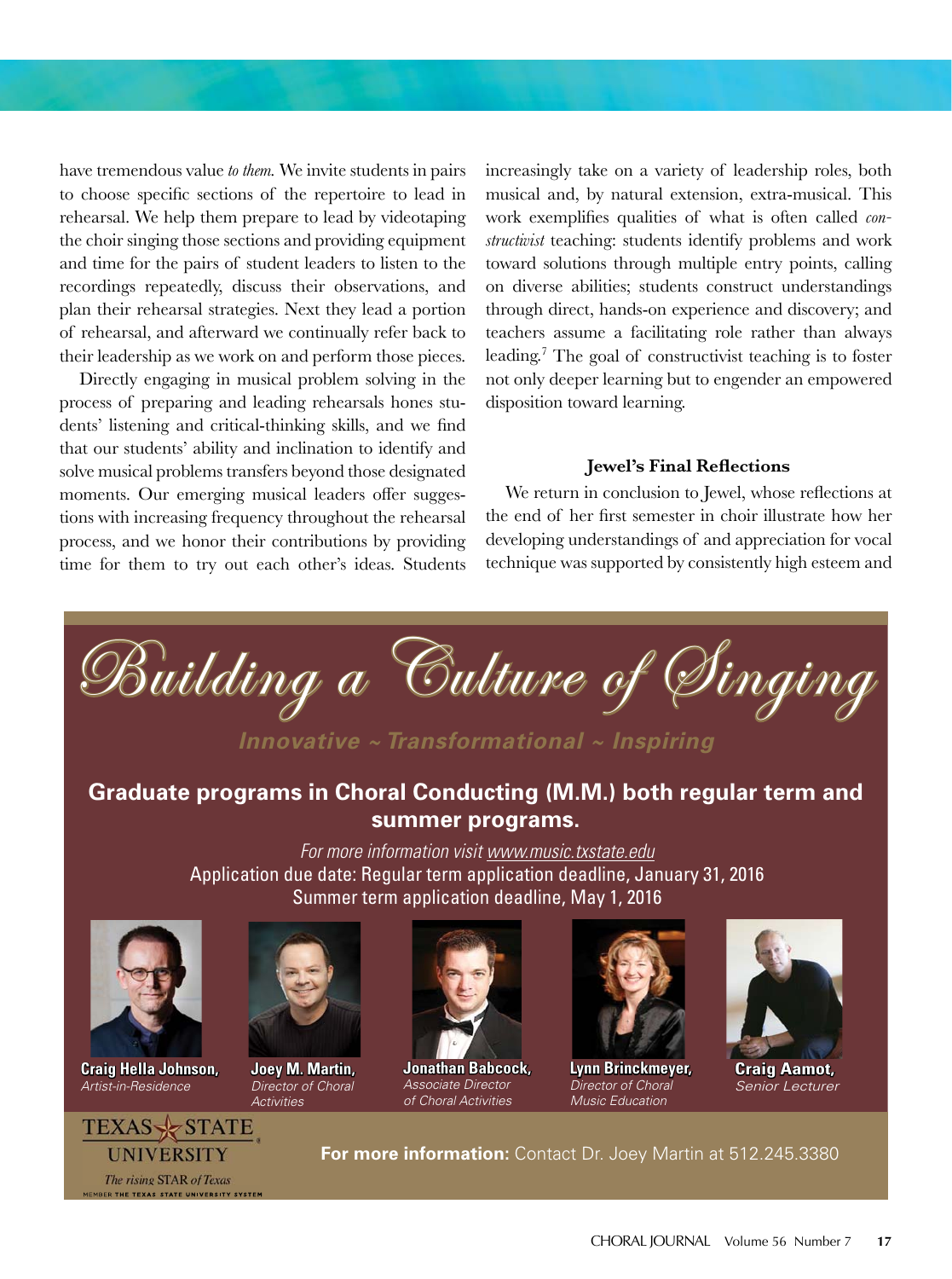agency in her experience of choir, allowing her to grow as a singer and musician.

### *How are you feeling about chorus?*

"It was a good experience. I think it actually did help me. Like at first I was kind of close minded, but after I opened up, I liked it a lot more."

*What do you think you were closed to?* 

"That we used our head voice all the time and that we didn't sing using everything."

### *And do you still feel that way?*

"No, because we got a survey and we were allowed to say exactly what we thought could improve, and I wrote what I wanted to improve on, and we got a chance to not just use our head voice all the time. Like in 'Firework' we actually sang out."

*"Singing with everything"- when I asked you last time, you thought that could only be in chest voice. Do you still feel that way?* 

"Not only, actually…it doesn't only come from your chest, it comes from everything. You use all of you to sing basically, and it conveys a message, in contrast to when you're just like singing to sing."

### *How do you get the message across?*

"Like when we went over what the songs actually meant and we kind of understood because we could relate it to our own life experiences so that when we sang, we weren't just singing, but we were singing like we had been there, and the words actually meant something."

*Do you feel like the way you're singing now is the way you want to sing?* 

"Yeah, I mean, it's like you have to sing in the head voice. It's not a negotiable thing because not everyone's voice can go high when they're not singing in their head voice. So when you're singing, you make the transition to the head voice when you get to a point where your voice won't hold on anymore… So yeah, I had a problem at the beginning because I wasn't used to that kind of singing because it hurt my head, and my throat hurt too, but I did it more and more, and I got used to it, and it was fine for me." [Interview May,  $2012$ <sup>8</sup>

With remarkable clarity for a student her age, Jewel